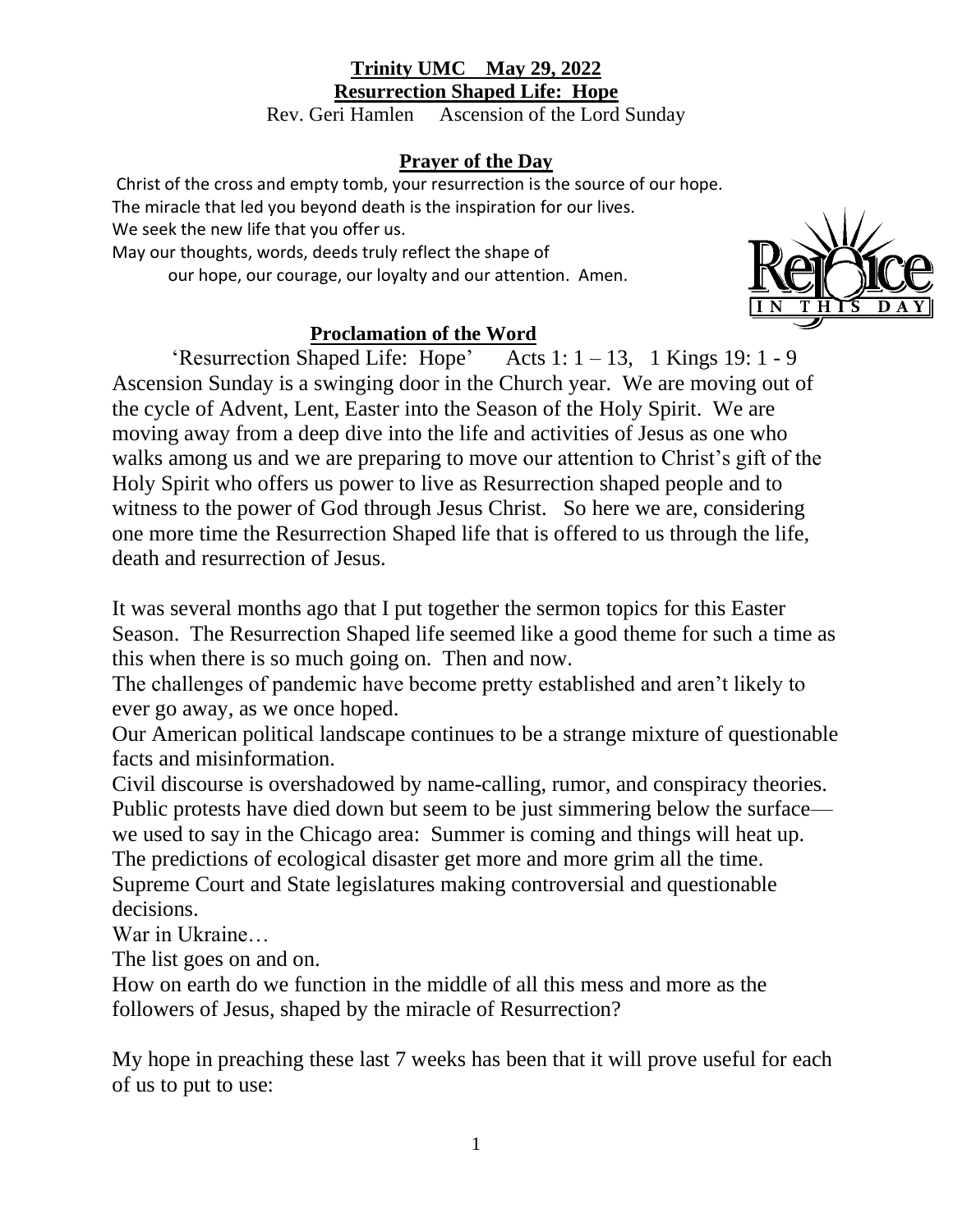Courage—a gift from God and

Paying attention—looking for God in the midst of the mess

Loyalty—to Jesus's teachings about forgiveness and love for neighbor and even enemies

Character and Wisdom—Listening hearts, discerning minds, awareness that God can make something good come out of even the worst situations.

I couldn't possibly have known that the final topic of Hope, for this last Sunday of the series would come during a week or 10 days when so many Americans, including elders in a Buffalo grocery store and children in a Texas school were killed by 18 year old young men. My heart is just breaking for everyone involved. I imagine many of you have heard so much about this that I will quote just one statistic: Firearm deaths are the leading cause of death for children and adolescents, age  $1 - 19$  in this county. I confirmed that info in several reputable places including U of M researchers as recently as April this year in an article where they analyzed CDC mortality statistics.

Let's not get caught up in information analysis this a.m.

Instead, let's ask the questions that need to be asked. The questions that are at the forefront for many people, maybe especially those like us here who follow Jesus. Questions like:

- 1. Why does God allow this slaughter of the innocents to happen?
- 2. How can anything good come out of this particular horror show?
- 3. Where is God for those little one and their families and their teachers? And maybe the most important question of all:
- 4. Do we really dare to hope for better days ahead based on all the circumstances that we see going on all around us? And the colossal failure up to now for meaningful and effective action to protect our children? Where's the hope in all of that?

Yes, those are all appropriate questions to ask at this time. And I only wish that we could retreat for a day or a week-end even to give each of those questions the attention they deserve. But it's Memorial Day week-end, right? I'm sure that many of you have plans and friends and family to spend time with so let's zero in on the Question of Hope. Do we dare to hope for better days ahead in spite of all the brutal, cruel and destructive events of our time?

And of course, the answer is yes...absolutely yest to hope....even though Hope seems like a pretty pale and flighty message under these circumstances. These gun deaths just keep happening…so many. So often. How can we NOT feel like Elijah sitting under that broom tree, worn out and ready to give up? But hear God's good news: The flame of hope can die down to an ember.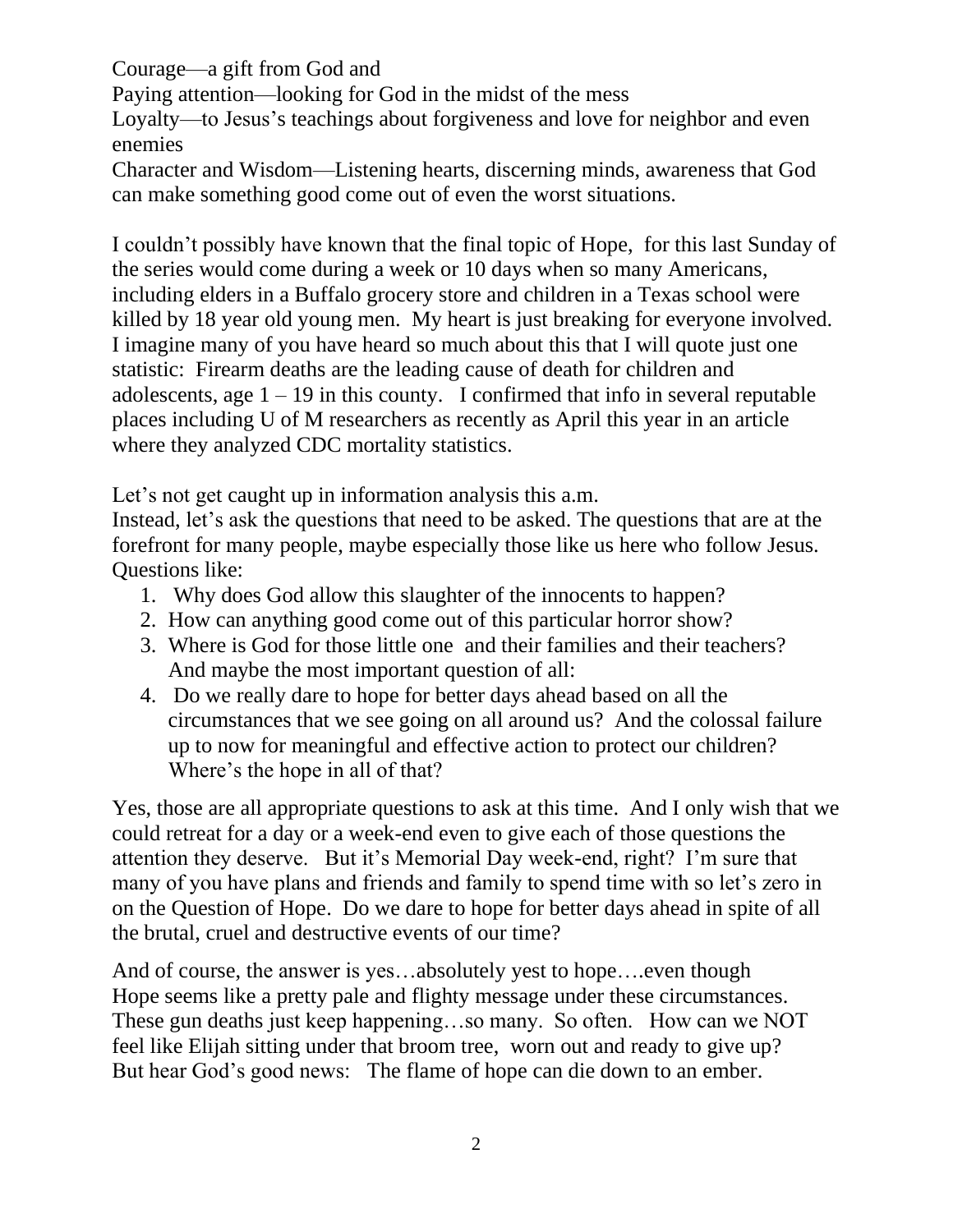It can be reduced to a pile of ashes even…but in God's human creation, in each of us, there is always room for hope to rise again and again and again, if we let it.

Let's remember that the disciples of Jesus, not just the 12 but also the women who made Jesus' ministry possible, they felt pretty hopeless themselves. The betrayal and arrest and crucifixion of Jesus are a reminder to us of the horrible circumstance under the Roman Empire at that time. Did I ever tell you about the time maybe a century before Jesus was born when more than 5000 people were all crucified at the same time in Jerusalem? Because they dared to defy the powers and the authorities of their culture and government at the time. Then and now, there are a lot of forces hard at work to stamp out hope. To scare the hope right out of us.

We don't have to let that happen. I saved this quote from The Very Rev. Randolph Marshall Hollerith, Dean of Washington Nat'l Cathedral Spring 2021 'Cathedral Insider' Easter is our great annual reminder that we do not have to create our own hope. It comes to us from God, and just at the moment when hope seems lost and dead, it springs up into new life. Hope isn't something we make. It's something we're given, and all we have to do is accept it. A gift from God.

The Very Rev. Randolph Marshall Hollerith, Dean of Washington Nat'l Cathedral Spring 2021 'Cathedral Insider'

The disciples, for all they had experienced, you can hear the hope in their question to Jesus: Lord, is this the time when you will restore the kingdom to Israel?" They were hoping for a political solution and yes, this week, I confess that I am to.

You've maybe heard the saying: Be careful what you wish for? I say, Be careful what you hope for.

I am in fact hoping that the elected politicians in our country will actually and finally do what I hear that 90% of the American public wants in terms of banning assault rifles in order to keep our children safe. However, I find little nourishment for that hope in the Scriptures.

What I do find is that it is Better to be wise and discerning about aligning our hopes with the promises that Jesus makes to us rather than leaning on our own personal wishes. Because:

Jesus replied, "It is not for you to know the times or periods

that the Father has set by his own authority.

**<sup>8</sup>** But you will receive power when the Holy Spirit has come upon you,

and you will be my witnesses in Jerusalem,

in all Judea and Samaria, and to the ends of the earth."

Jesus didn't promise that the kingdom of Israel will be restored—politically and empirically. No…

He said that the Kingdom of God is here and now with us always. He said…I have something even better for you.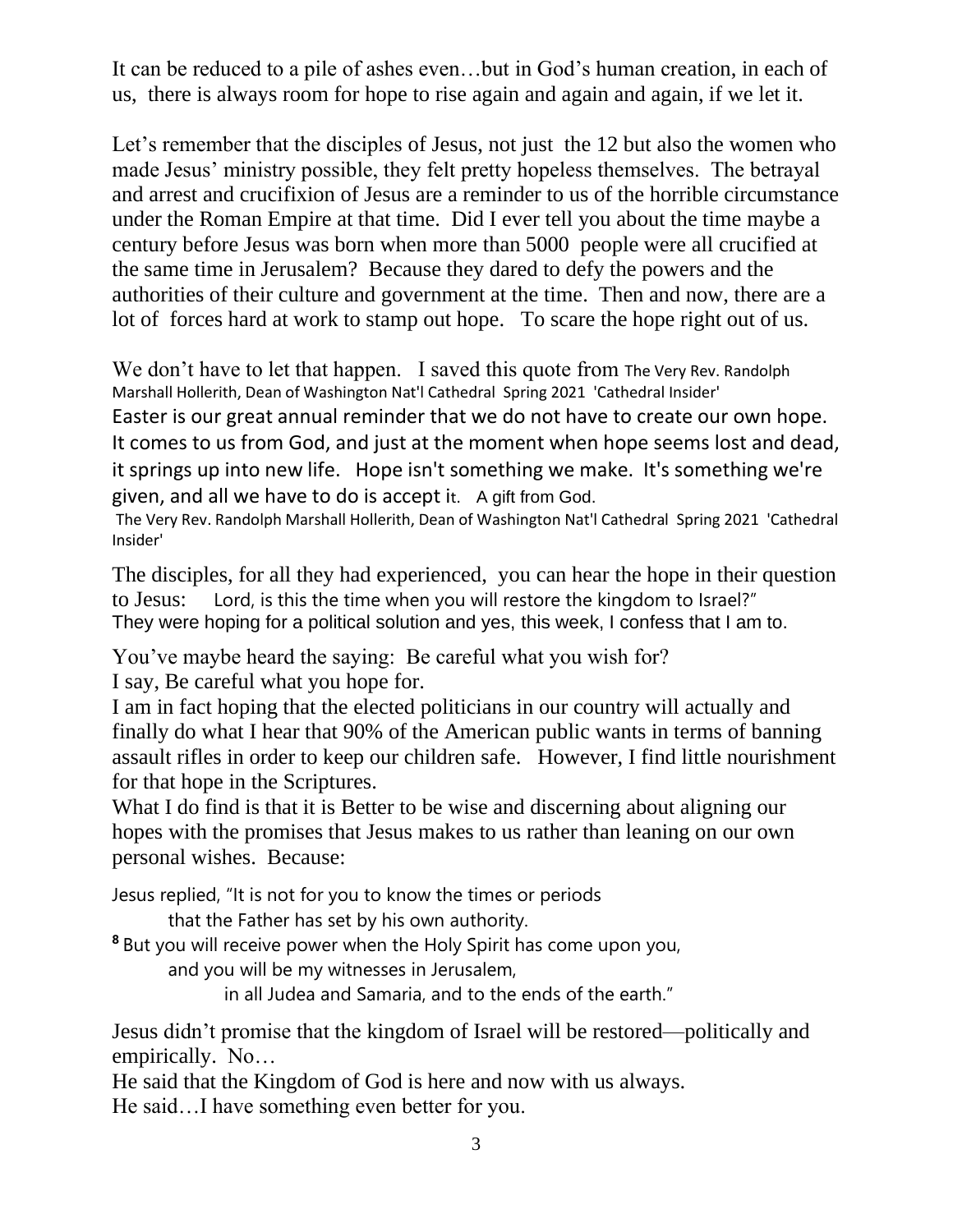Jesus is saying that we can expect…not just hope, but expect…to receive power from the Holy Spirit to resist evil, injustice, and oppression in whatever forms they take. Sound familiar? That's one of the Baptismal questions that is asked of those who commit to following Jesus: Do you hope, do you expect AND: Do you accept the freedom and the power that God offers you?

Have you prepared your heart and your mind and is your spirit open to receiving the power God wants you to have to get through these dark days? That's the hope I have for each of you. Because it may not get better for us in this country before it gets worse and I want you to be ready as Resurrection shaped people.

Ready with courage.

Ready with loyalty to God's ability to be present even in these dark days. Ready with character and wisdom to see that there are better days ahead. Ready with hope even when the dark days go on and on for a long, long time.

God knows that we humans have a huge capacity for making each other miserable in so many horrible and myriad of ways. But God doesn't abandon us for all of that. Even the tiniest flame of hope in the darkest hours is possible. It may not be angels bringing us food and water like they did for Elijah. It may not be a political miracle of cooperation in our time and place, but hope is alive because God is with us.

Hope is an inspiration that we can see in Scripture, in history, in how the human spirit survives, heals and goes on to live from scars instead of from bleeding wounds.

Hope happens when we set aside desperation and trust that better days will come around eventually.

An editor put together some essays in a book entitled, 'The Impossible Will Take a Little While: A Citizen's Guide to Hope in a Time of Fear' back in 2004. What did we have going on back then that comes even close to what we deal with today? Moot point but I culled this quote:

*Another world is not only possible, she's on her way. Maybe many of us won't be here to greet her, but on a quiet day, if I listen carefully, I can hear her breathing.*  Arundhati Roy 'Come September' in *The Impossible will Take a Little While: A Citizen's Guide to Hope in a Time of Fear,* ed. Paul Rogat Loeb (Cambridge: Basic Books, 2004) 239 – 240, 106 – 107

We who follow Jesus are reminded each year on this Ascension Sunday that the impossible has already been made possible. God so loved the world that living with us in the person of Jesus really happened. That's the impossible made real for all time. And with a quieter heart, we can hear that message.

Jesus died from the intense and immense cruelty of human weakness and betrayal and from the over-powering oppression of human government and was resurrected,